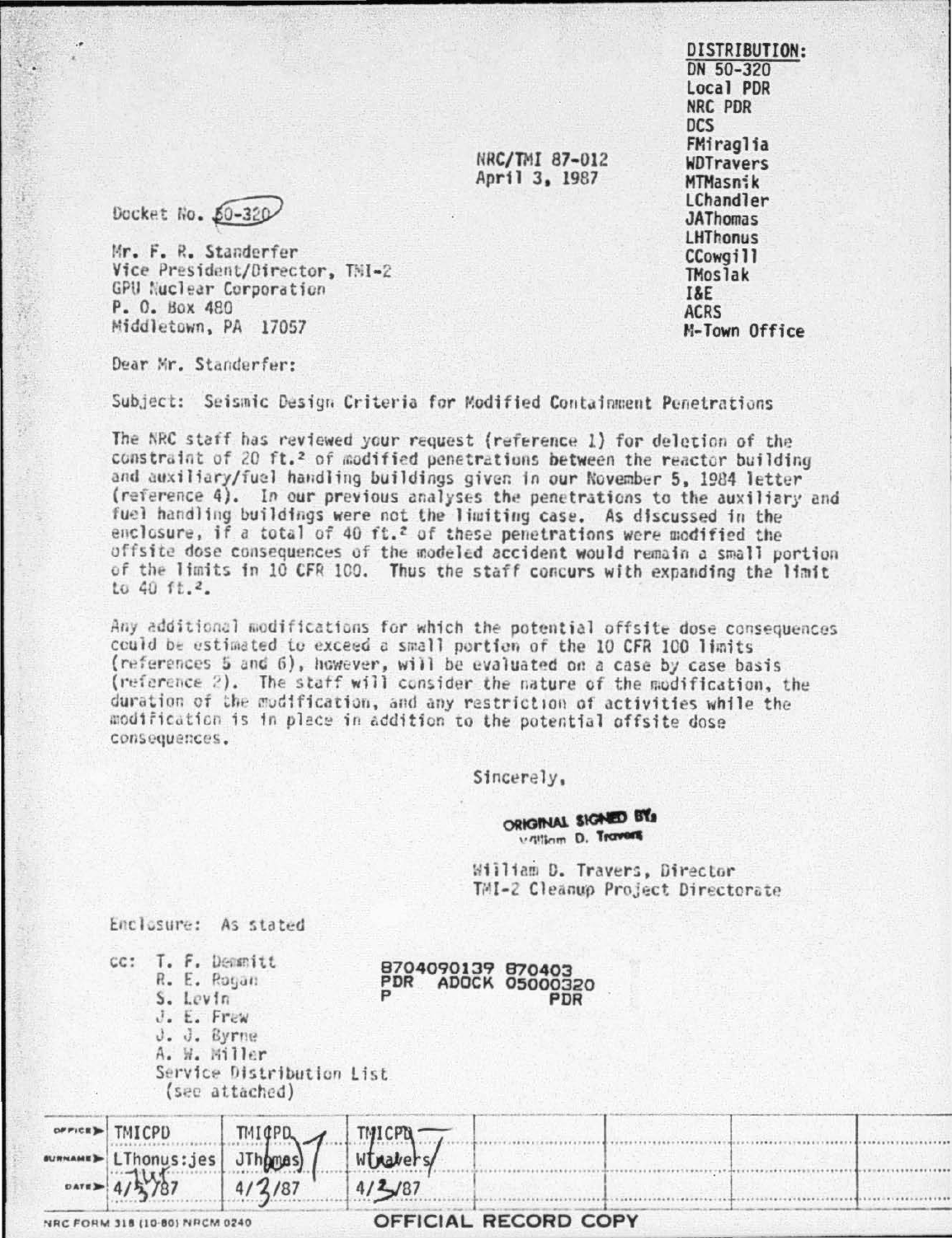### SAFETY EVALUATION FOR EXPANDING LIMITS ON

### MODIFIED CONTAINMENT PENETRATIONS

#### BACKGROUND

General Public Utilities Nuclear Corporation (GPUNC), the licensee, applied for an exemption from General Design Criteria *2.* SO and 51 in a letter dated April 16, 1985 (reference 7). This would allow modification of containment penetrations such that they would no longer be seismically qualified. The NRC<br>staff analyzed the potential offsite dose consequences of accidents involving modified containment penetrations coincident with seismic events (reference 4). The staff concluded that the potential consequences did not represent a threat the health and safety of the public and subsequently allowed GPUNC to modify containment penetrations. to a limit of 20 ft. <sup>2</sup> , based on this analysis and the granting of the exemption to criteria *2,* SO, and 51.

GPUNC has subsequently requested deletion of the current 20 it.<sup>2</sup> limit on modified penetrations. The NRC staff has reviewed its previous analysis and GPUNC's submittals (references 1 and 3) and has performed additional calculations in making a determination of what action to take on the licensee's request.

## EVAlUATION

In the staff's previous analysis modified containment penetrations to the auxiliary and fuel handling buildings (including the annulus area) were restricted to 20 ft.<sup>2</sup> in area. With this restriction they did not represent the limiting case in the staff's analysis. The staff evaluated doubling the amount of these penetrations and doubled the source leaving the reactor building via these penetrations. The resultant worst case involved a dropped fuel canister coincident with the failed penetrations. The potential offsite dose consequences for the maximally exposed individual were less than 0.5 rem (i.e., 387 mrem) whole body dose equivalent. With 40 ft.<sup>2</sup> of modified penetrations the licensee could reasonably effect temporary repairs and terminate the release within a few hours as was previously assumed. With an unrestricted modification this assumption would not be valid and potential offsite doses could exceed a small fraction of 10 CFR 100 guidelines.

#### CONCLUSIONS

The staff has evaluated the potential risks associated with modifying up to 40 ft. 2 of penetrations between the containment (reactor building) and the auxiliary and fuel handling buildings. The staff has determined that this action does not involve a significant increase in the probability or consequences of an accident perviously evaluated or create the possibility of This action does not authorize an increase in effluents from the facility and falls within the bounds of activities previously described in the Programmatic Environmental Impact Statement (PElS). We therefore conclude that up to 40 ft. 2 of the described penetrations can be modified without significant risk to the health and safety of the public.

8704090144 870403 PDR ADOCK 05000320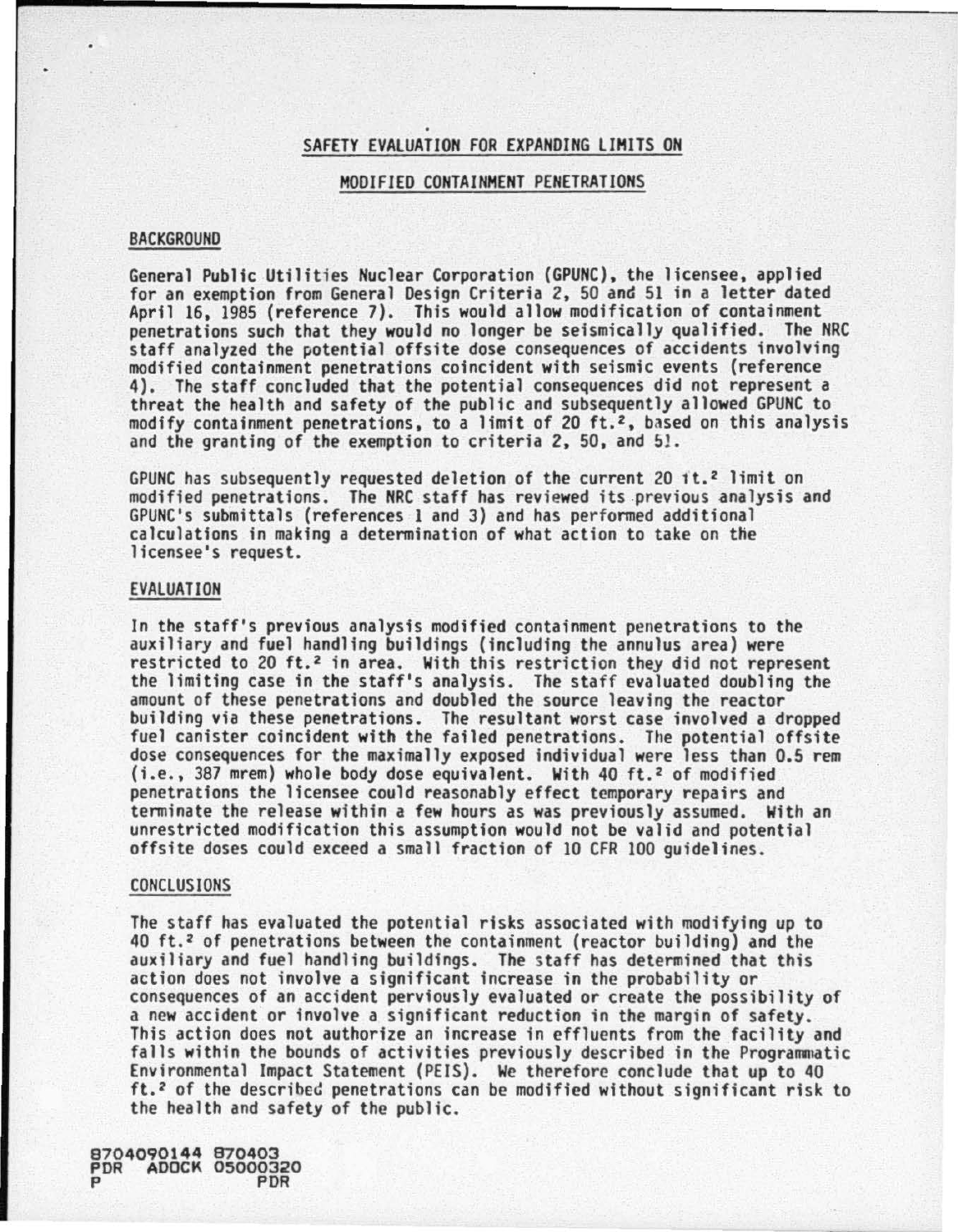# REFERENCES

- 1. GPUN letter, F. R. Standerfer to W. D. Travers, 4410-86-L-0107, dated June 30, 1986, re Seismic Design Criteria for Modified Containment Penetrations.
- 2. NRC letter, W. D. Travers to f. R. Standerfer, NRC/TMI 86-005, dated January 16, 1986, re Seismic Design Criteria.
- 3. GPUN letter, F. R. Standerfer to 8. J. Snyder, 4410-85-L-0077, dated April 16, 1985, re Seismic Design Criteria.
- 4. NRC letter, 8. J. Snyder to f. R. Standerfer, dated November 5, 1984, re Exemptions from General Design Criteria 2, 50 and 51.
- 5. Regulatory Guide 1.29 "Seismic Design Classification", Revision 3, September, 1978.
- 6. NUREG 0800 "Standard Review Plan".
- 7. GPUN letter. F. R. Standerfer to B. J. Snyder, 4410-85-l-0077 dated April 16, 1985, re Seismic Design Requirements.